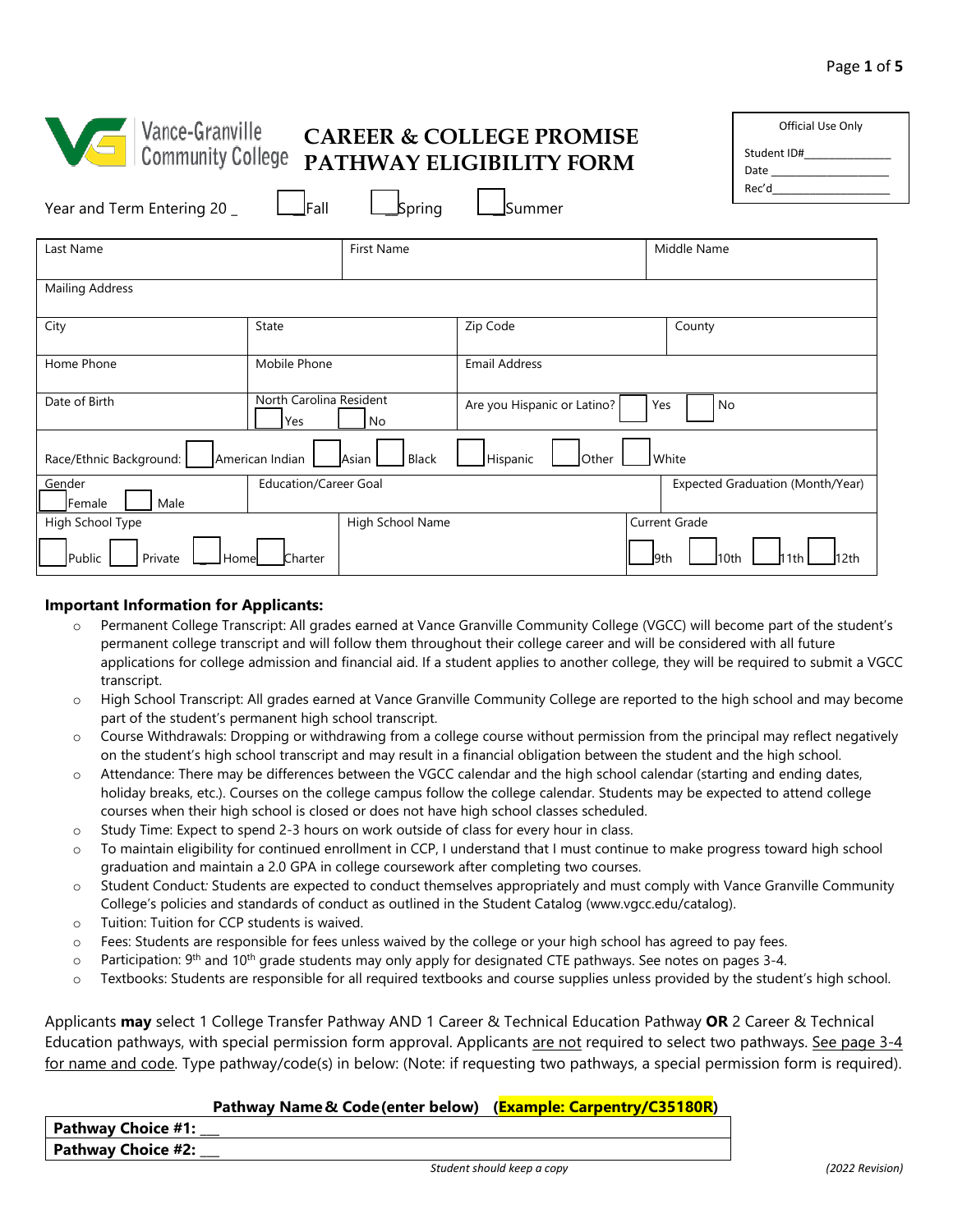### **Student and Parent: Please sign and date below. Applications will not be processed without signatures.**

I certify the information I have given is true to the best of my knowledge. I understand that falsification or failure to supply the correct information may be grounds for rejection or dismissal. I have read and understand the information outlined in the *Important Information for Applicants* section. I authorize Vance Granville Community College CCP Advisors and Dean of K-12 Partnerships to release information regarding my academic record/transcript, including attendance information, to my parent/guardian and high school staff.

Applicant Signature *\_\_\_\_\_\_\_\_\_\_\_\_\_\_\_\_\_\_\_\_\_\_\_\_\_\_\_\_\_\_\_\_\_\_\_\_\_\_\_\_\_\_\_\_* Date \_\_\_\_\_\_\_\_\_\_\_\_\_\_\_\_\_\_

 I have reviewed the information in the *Important Information for Applicants* section with my child. I give permission for my child to enroll and take classes at Vance Granville Community College.

Parent/Guardian Signature *\_\_\_\_\_\_\_\_\_\_\_\_\_\_\_\_\_\_\_\_\_\_\_\_\_\_\_\_\_\_\_\_\_\_\_\_\_\_\_\_\_\_\_\_* Date \_\_\_\_\_\_\_\_\_\_\_\_\_\_\_\_\_\_

## **TO BE COMPLETED & CERTIFIED BY THE HIGH SCHOOL PRINCIPAL/DESIGNEE**

school GPA of 2.8 or higher **OR** demonstrate college-readiness on an approved assessment (see page 5). 9<sup>th</sup> and 10<sup>th</sup> grade CCP students must be a junior or senior at the beginning of the desired entry term and must have an unweighted high students, as well as students without an unweighted high school GPA of 2.8 or qualifying test scores will only be considered for Career and Technical Education (CTE) Pathways with recommendation from the principal and the approval of the college designee (special permission form required).

Current Unweighted GPA \_\_\_ \_ (minimum 2.8 unweighted)

#### **OR**

Applicant has demonstrated college readiness on an approved assessment Leaves Leano (scores may be combined from multiple tests. Please attach all applicable, official test score reports.)

I certify this student meets the eligibility requirements for the Career & College Promise program. I also understand this is the high school's responsibility to monitor student eligibility and to inform Vance Granville Community College if/when a student becomes ineligible for the program.

**Please attach the student's signed transcript, signed application submission confirmation page (not applicable for workforce continuing education), official test score report(s) (if applicable), and special permission form (if applicable) to this form.** 

**Principal/Designee Signature** *\_\_\_\_\_\_\_\_\_\_\_\_\_\_\_\_\_\_\_\_\_\_\_\_\_\_\_\_\_\_\_\_\_\_\_\_\_\_\_\_\_\_\_* **Date** \_\_\_\_\_\_\_\_\_\_\_\_\_\_\_\_\_\_

*Applications will not be processed without required signatures and until all required documents have been received. Applications not meeting minimum eligibility requirements will be disapproved.* 

|--|--|--|--|--|--|

| $\overline{\phantom{a}}$<br>$\overline{\phantom{a}}$<br>اد<br>,,,,, | _ |
|---------------------------------------------------------------------|---|
|                                                                     |   |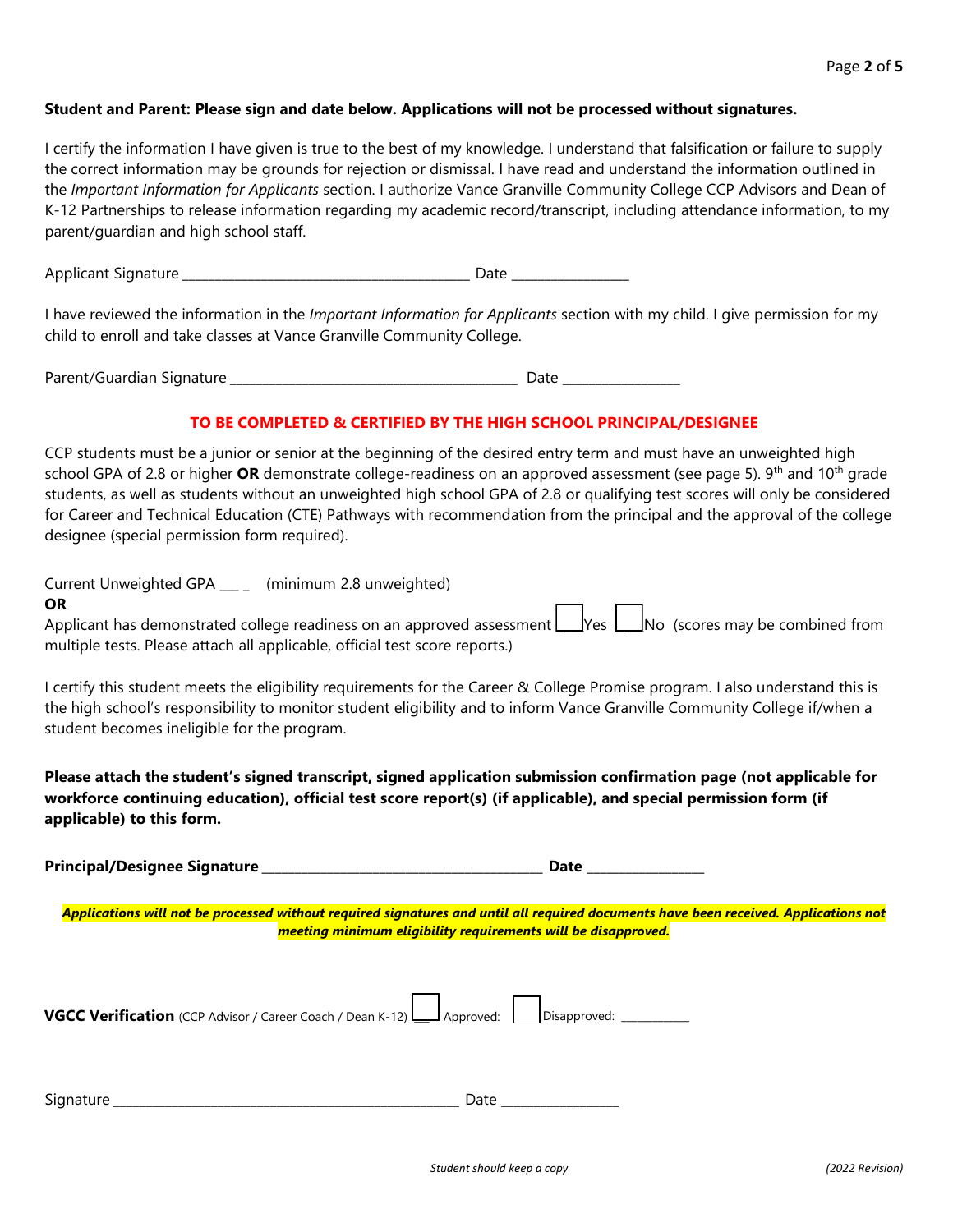### **Career and College Promise Pathway Options and Requirements**

Applicants may select 1 College Transfer Pathway AND 1 Career & Technical Education Pathway **OR** 2 Career & Technical Education pathways. Applicants ARE NOT required to select two pathways. It is optional.

#### **College Transfer Pathways**

Pathway Requirements:

- o High school junior or senior
- o Unweighted high school GPA of 2.8 or higher **OR** Demonstrate college-readiness on an approved assessment in English, reading, and math (see page 5)

# CT Pathway Options:

| <b>Pathway Name</b>                | <b>Pathway Code</b> | <b>Notes</b> |
|------------------------------------|---------------------|--------------|
| Associate in Arts                  | P1012C              |              |
| Associate in Science               | P1042C              |              |
| Associate in Arts Teacher          | P1012T              |              |
| Preparation                        |                     |              |
| Associate in Science Teacher       | P1042T              |              |
| Preparation                        |                     |              |
| Associate in Fine Arts Visual Arts | P1062C              |              |

### **Career & Technical Education Pathways**

Pathway Requirements:

- o High school junior or senior
- o Unweighted high school GPA of 2.8 or higher **OR** Demonstrate college-readiness on an approved assessment in English, reading, and math (see page 5) **OR** letter of recommendation & special permission approval
- o **High school freshmen and sophomores**:
	- o Rationale for and the recommendation of principal or designee; **AND** special permission approval (for specific pathways) of college's Chief Academic Officer; **AND** pass math I with a grade of C or better; **AND**  score a 3, 4, or 5 on the end of course assessment for math I; **AND** score a 3, 4, or 5 on the 8th grade end of grade ELA assessment; **Or** Demonstrate college-readiness on an approved assessment in English, reading, and math (see page 5)

CTE Pathway Options:

| <b>Pathway Name</b>                    | <b>Pathway Code</b>  | <b>Notes</b>                      |  |  |  |
|----------------------------------------|----------------------|-----------------------------------|--|--|--|
| Air Conditioning, Heating &            | C35100C              | Freshman & Sophomore may apply    |  |  |  |
| Refrigeration                          |                      |                                   |  |  |  |
| <b>Bioprocess Technology</b>           | C50440C              | Must have 2.8 GPA or test college |  |  |  |
|                                        |                      | ready. No special permission.     |  |  |  |
| <b>Business Management Certificate</b> | C <sub>25120</sub> C | Freshman & Sophomore may apply    |  |  |  |
| Carpentry                              | C35180R              | Freshman & Sophomore may apply    |  |  |  |
| Cosmetology                            | C55140C              | Fall semester entry only          |  |  |  |
| Criminal Justice & Special             | C55180C              |                                   |  |  |  |
| Population                             |                      |                                   |  |  |  |
| Culinary Arts Basic Baking             | C55150C              |                                   |  |  |  |
| Early Childhood General Education      | C55220C              |                                   |  |  |  |
| Electrical System Basic Wiring         | C35130B              | Freshman & Sophomore may apply    |  |  |  |
| Electronics Engineering                | C40200C              | Freshman & Sophomore may apply    |  |  |  |
| Infant/Toddler Care                    | C55290C              |                                   |  |  |  |
| IT-Software Specialist                 | C25590C              | Freshman & Sophomore may apply    |  |  |  |
| IT-CISCO Networking                    | C25590CN             | Freshman & Sophomore may apply    |  |  |  |
| IT-CYBER Security Support              | C22590Y              | Freshman & Sophomore may apply    |  |  |  |
| IT Healthcare Informatics Support      | C25590H              | Freshman & Sophomore may apply    |  |  |  |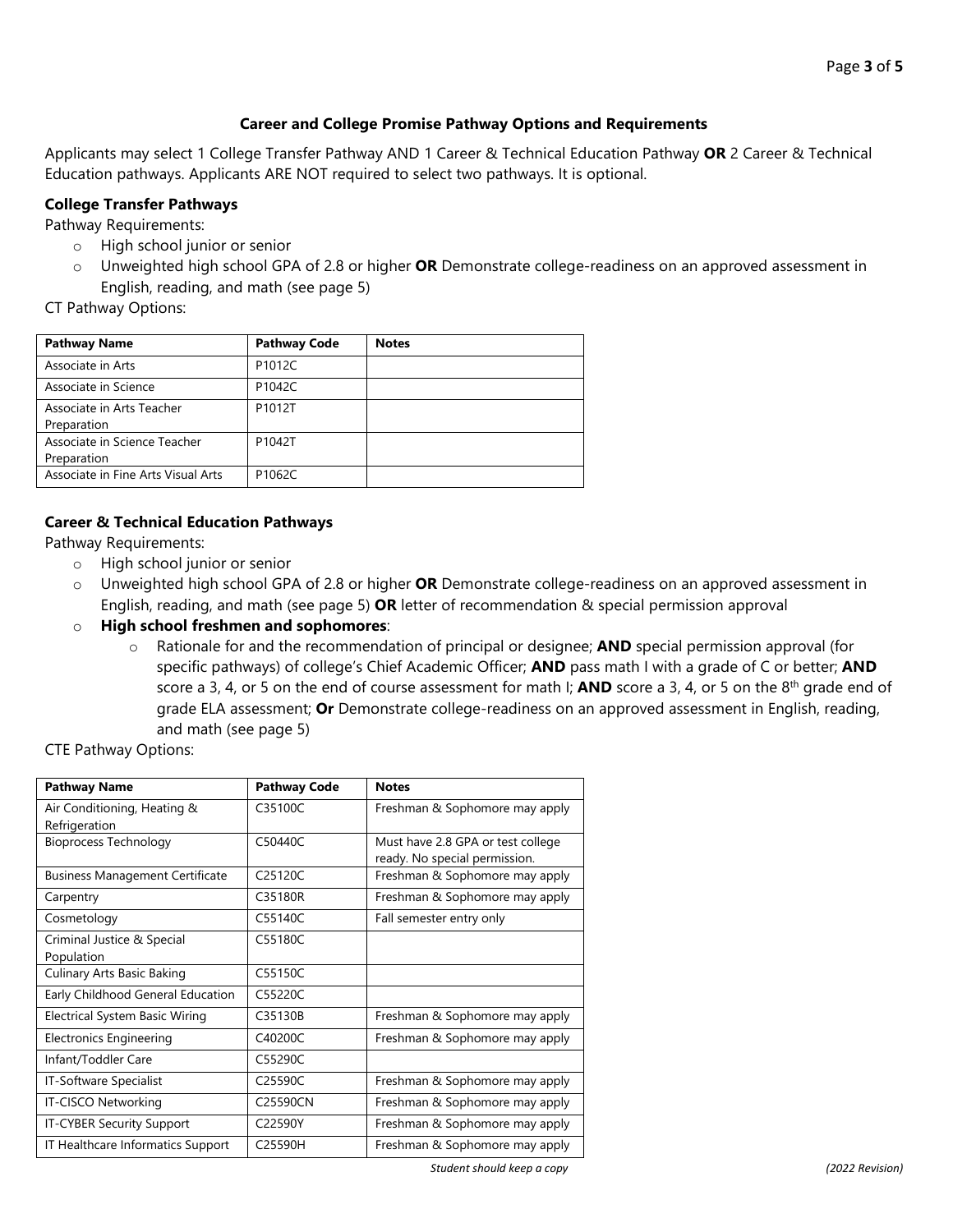| IT-Sim & Gaming Design                         | C25590SG             | Freshman & Sophomore may apply                          |  |  |  |  |
|------------------------------------------------|----------------------|---------------------------------------------------------|--|--|--|--|
| Mechatronics Programmable Logic<br>Controllers | C40350P              | Freshman & Sophomore may apply                          |  |  |  |  |
| Mechatronics Robotics and<br>Machine Design    | C40350C              | Freshman & Sophomore may apply                          |  |  |  |  |
| Medical Office Administrative<br>Assistant I   | C25310A              | Freshman & Sophomore may apply                          |  |  |  |  |
| Office Administrative Assistant                | C <sub>25370</sub> C | Freshman & Sophomore may apply                          |  |  |  |  |
| Paralegal Technology                           | C25380C              | Freshman & Sophomore may apply                          |  |  |  |  |
| Pharmacy Technology                            | C45580C              |                                                         |  |  |  |  |
| Supply Chain Management                        | C25620G              | Freshman & Sophomore may apply                          |  |  |  |  |
| <b>Transportation Logistics</b>                | C25620T              | Freshman & Sophomore may apply                          |  |  |  |  |
| Welding (Basic)                                | C50420C              | Freshman & Sophomore may apply                          |  |  |  |  |
| Welding Technology                             | D50420D              | Freshman & Sophomore may apply                          |  |  |  |  |
| <b>Workforce Continuing Education</b>          |                      |                                                         |  |  |  |  |
| Agriculture Production                         | <b>CONED</b>         | Vance Charter School Approved                           |  |  |  |  |
| Certified Nursing Assistant I                  | <b>CONED</b>         | Vance County and Warren County<br>High Schools Approved |  |  |  |  |